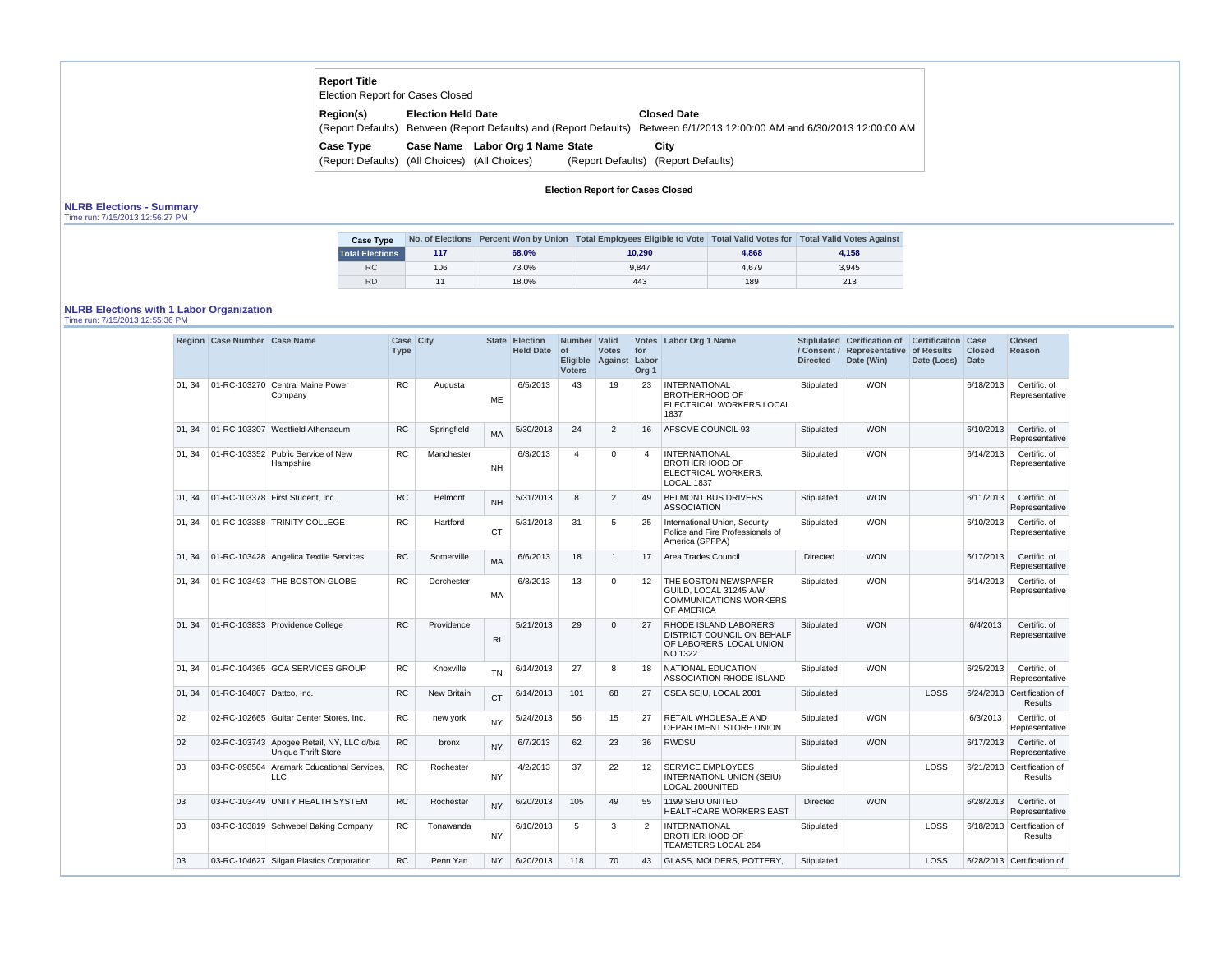|    | Region Case Number Case Name |                                                                      | Case City<br><b>Type</b> |                      |           | State Election<br>Held Date of | Number Valid<br><b>Voters</b> | <b>Votes</b><br>Eligible Against Labor | for<br>Org <sub>1</sub> | Votes Labor Org 1 Name                                                                                          | <b>Directed</b> | Stiplulated Cerification of<br>/ Consent / Representative of Results<br>Date (Win) | <b>Certificaiton Case</b><br>Date (Loss) | <b>Closed</b><br><b>Date</b> | <b>Closed</b><br>Reason                    |
|----|------------------------------|----------------------------------------------------------------------|--------------------------|----------------------|-----------|--------------------------------|-------------------------------|----------------------------------------|-------------------------|-----------------------------------------------------------------------------------------------------------------|-----------------|------------------------------------------------------------------------------------|------------------------------------------|------------------------------|--------------------------------------------|
|    |                              |                                                                      |                          |                      |           |                                |                               |                                        |                         | PLASTICS AND ALLIED<br><b>WORKERS INTERNATIONAL</b><br><b>UNION</b>                                             |                 |                                                                                    |                                          |                              | Results                                    |
| 04 |                              | 04-RC-100225 MHM Services, Inc.                                      | <b>RC</b>                | Philadelphia         | PA        | 5/21/2013                      | 30                            | 6                                      | 16                      | NUHHCE DISTRICT 1199C                                                                                           | <b>Directed</b> | <b>WON</b>                                                                         |                                          | 6/14/2013                    | Certific. of<br>Representative             |
| 04 |                              | 04-RC-101798 MERION FIRE COMPANY OF<br><b>ARDMORE</b>                | <b>RC</b>                | ARDMORE              | <b>PA</b> | 5/20/2013                      | $\overline{7}$                | -1                                     | 6                       | PENNSYLVANIA<br>PROFESSIONAL FIRE<br>FIGHTERS ASSOCIATION, A/W<br>INTERNATIONAL ASSOCIATION<br>OF FIRE FIGHTERS | <b>Directed</b> | <b>WON</b>                                                                         |                                          | 6/17/2013                    | Certific. of<br>Representative             |
| 04 |                              | 04-RC-101803 BELMONT HILLS FIRE<br><b>COMPANY</b>                    | RC.                      | <b>BALA CYNWYD</b>   | PA        | 5/20/2013                      | $\overline{7}$                | $\overline{\mathbf{1}}$                | -5                      | PENNSYLVANIA<br>PROFESSIONAL FIRE<br>FIGHTERS ASSOCIATION, A/W<br>INTERNATIONAL ASSOCIATION<br>OF FIRE FIGHTERS | <b>Directed</b> | <b>WON</b>                                                                         |                                          | 6/17/2013                    | Certific, of<br>Representative             |
| 04 |                              | 04-RC-101806 BRYN MAWR FIRE<br><b>COMPANY</b>                        | <b>RC</b>                | <b>BRYN MAWR</b>     | <b>PA</b> | 5/20/2013                      | $\overline{4}$                | $\overline{0}$                         | 3                       | PENNSYLVANIA<br>PROFESSIONAL FIRE<br>FIGHTERS ASSOCIATION, A/W<br>INTERNATIONAL ASSOCIATION<br>OF FIRE FIGHTERS | <b>Directed</b> | <b>WON</b>                                                                         |                                          | 6/17/2013                    | Certific. of<br>Representative             |
| 04 |                              | 04-RC-101812 PENN WYNNE OVERBROOK<br><b>HILLS FIRE COMPANY</b>       | <b>RC</b>                | <b>WYNNEWOOD</b>     | PA        | 5/20/2013                      | 6                             | -1                                     | $\overline{4}$          | PENNSYLVANIA<br>PROFESSIONAL FIRE<br>FIGHTERS ASSOCIATION, A/W<br>INTERNATIONAL ASSOCIATION<br>OF FIRE FIGHTERS | <b>Directed</b> | <b>WON</b>                                                                         |                                          | 6/17/2013                    | Certific. of<br>Representative             |
| 04 |                              | 04-RC-101825 UNION FIRE ASSOCIATION<br>OF LOWER MERION               | RC                       | <b>BALA CYNWYD</b>   | PA        | 5/20/2013                      | $\overline{7}$                | $\mathbf{0}$                           | 5                       | PENNSYLVANIA<br>PROFESSIONAL FIRE<br>FIGHTERS ASSOCIATION, A/W<br>INTERNATIONAL ASSOCIATION<br>OF FIRE FIGHTERS | <b>Directed</b> | <b>WON</b>                                                                         |                                          | 6/17/2013                    | Certific. of<br>Representative             |
| 04 |                              | 04-RC-103257 KEHE DISTRIBUTORS, LLC                                  | <b>RC</b>                | <b>BREINIGSVILLE</b> | PA        | 5/31/2013                      | 30                            | 17                                     | 12                      | <b>TEAMSTERS LOCAL 773</b>                                                                                      | Stipulated      |                                                                                    | <b>LOSS</b>                              |                              | 6/11/2013 Certification of<br>Results      |
| 04 |                              | 04-RC-103383 DGMB CASINO, LLC d/b/a<br><b>RESORTS CASINO HOTEL</b>   | <b>RC</b>                | <b>ATLANTIC CITY</b> | NJ        | 6/3/2013                       | 9                             | $\overline{1}$                         | 8                       | TEAMSTERS LOCAL 331                                                                                             | Stipulated      | <b>WON</b>                                                                         |                                          | 6/12/2013                    | Certific. of<br>Representative             |
| 04 | 04-RC-103386                 | Turnersville Route 42, LLC<br>d/b/a The Dump                         | RC.                      | <b>TURNESVILLE</b>   | <b>NJ</b> | 6/7/2013                       | 33                            | 19                                     | 21                      | <b>INTERNATIONAL</b><br><b>BROTHERHOOD OF</b><br><b>TEAMSTERS LOCAL 676</b>                                     | Stipulated      | <b>WON</b>                                                                         |                                          | 6/18/2013                    | Certific. of<br>Representative             |
| 04 |                              | 04-RC-103894 Pocono Mountain Charter<br>School                       | RC                       | Tobyhanna            | PA        | 6/5/2013                       |                               |                                        |                         | 39 1 35 Pocono Mountain Charter<br>Education Association, PSEA/NEA                                              |                 | Stipulated WON                                                                     |                                          |                              | $6/14/2013$ Certific. of<br>Representative |
| 04 |                              | 04-RC-104236 JBS Souderton, Inc. d/b/a<br><b>MOPAC</b>               | RC                       | SOUDERTON            | PA        | 6/5/2013                       | 85                            | 47                                     | 32                      | TEAMSTERS LOCAL 830                                                                                             | Stipulated      |                                                                                    | <b>LOSS</b>                              |                              | 6/14/2013 Certification of<br>Results      |
| 04 | 04-RC-106084                 | CHHS HOSPITAL COMPANY,<br>LLC d/b/a CHESTNUT HILL<br><b>HOSPITAL</b> | RC                       | PHILADELPHIA         | PA        | 6/12/2013                      | 132                           | 35                                     | 67                      | SEIU HEALTHCARE<br>PENNSYLVANIA                                                                                 | Consent         | <b>WON</b>                                                                         |                                          | 6/21/2013                    | Certific. of<br>Representative             |
| 05 |                              | 05-RC-102671 United Parcel Service                                   | <b>RC</b>                | Springfield          | VA        | 5/24/2013                      | 2                             | 2                                      | $\mathbf 0$             | TEAMSTERS LOCAL UNION 639                                                                                       | Stipulated      |                                                                                    | <b>LOSS</b>                              |                              | 6/3/2013 Certification of<br>Results       |
| 05 |                              | 05-RC-103413 AlliedBarton Security Services<br>LLC                   | <b>RC</b>                | Washington           | <b>DC</b> | 5/28/2013                      | 23                            | -1                                     | 22                      | Union Rights for Security Officers                                                                              | Stipulated      | <b>WON</b>                                                                         |                                          | 6/26/2013                    | Certific. of<br>Representative             |
| 05 | 05-RC-103424                 | Kingdom Security Services,<br>Inc.                                   | <b>RC</b>                | Suitland             | <b>MD</b> | 5/29/2013                      | 5                             | $\overline{1}$                         | $\overline{2}$          | Union Rights for Security Officers                                                                              | Stipulated      | <b>WON</b>                                                                         |                                          | 6/27/2013                    | Certific. of<br>Representative             |
| 05 |                              | 05-RC-104014 NuStar GP, LLC                                          | <b>RC</b>                | <b>Baltimore</b>     | <b>MD</b> | 6/5/2013                       | 3                             |                                        | 2                       | <b>INTERNATIONAL</b><br><b>BROTHERHOOD OF</b><br>TEAMSTERS LOCAL UNION NO.<br>355                               | Stipulated      | <b>WON</b>                                                                         |                                          | 6/24/2013                    | Certific. of<br>Representative             |
| 05 |                              | 05-RC-105433 Battle's Transportation, Inc.                           | <b>RC</b>                | Washington           | <b>DC</b> | 6/13/2013                      | 11                            | $\mathbf 0$                            | -1                      | AMALGAMATED TRANSIT<br>UNION LOCAL 1764                                                                         | Stipulated      | <b>WON</b>                                                                         |                                          | 6/21/2013                    | Certific. of<br>Representative             |
| 06 |                              | 06-RC-103535 Lower Valley Ambulance<br>Service, Inc.                 | RC                       | Cheswick             | PA        | 5/31/2013                      | 20                            |                                        | 14                      | INTERNATIONAL ASSOCIATION<br>OF EMTS & PARAMEDICS/<br>NAGE/SEIU LOCAL 5000                                      | Consent         | <b>WON</b>                                                                         |                                          | 6/11/2013                    | Certific. of<br>Representative             |
| 07 |                              | 07-RC-104019 Guardsmark, Inc.                                        | <b>RC</b>                | New York             | <b>NY</b> | 6/7/2013                       | 54                            | 28                                     | 7                       | INTERNATIONAL UNION,<br>SECURITY, POLICE AND FIRE<br>PROFESSIOALS OF AMERICA<br>(SPFPA)                         | Stipulated      |                                                                                    | <b>LOSS</b>                              |                              | 6/20/2013 Certification of<br>Results      |
| 08 |                              | 08-RC-102922 Carlisle Brake & Friction, Inc.                         | <b>RC</b>                | Medina               | OH        | 5/31/2013                      | 235                           | 161                                    | 65                      | INTERNATIONAL ASSOCIATION<br>OF MACHINISTS & AEROSPACE<br>WORKERS, AFL-CIO, DL 54                               | Stipulated      |                                                                                    | <b>LOSS</b>                              |                              | 6/18/2013 Certification of<br>Results      |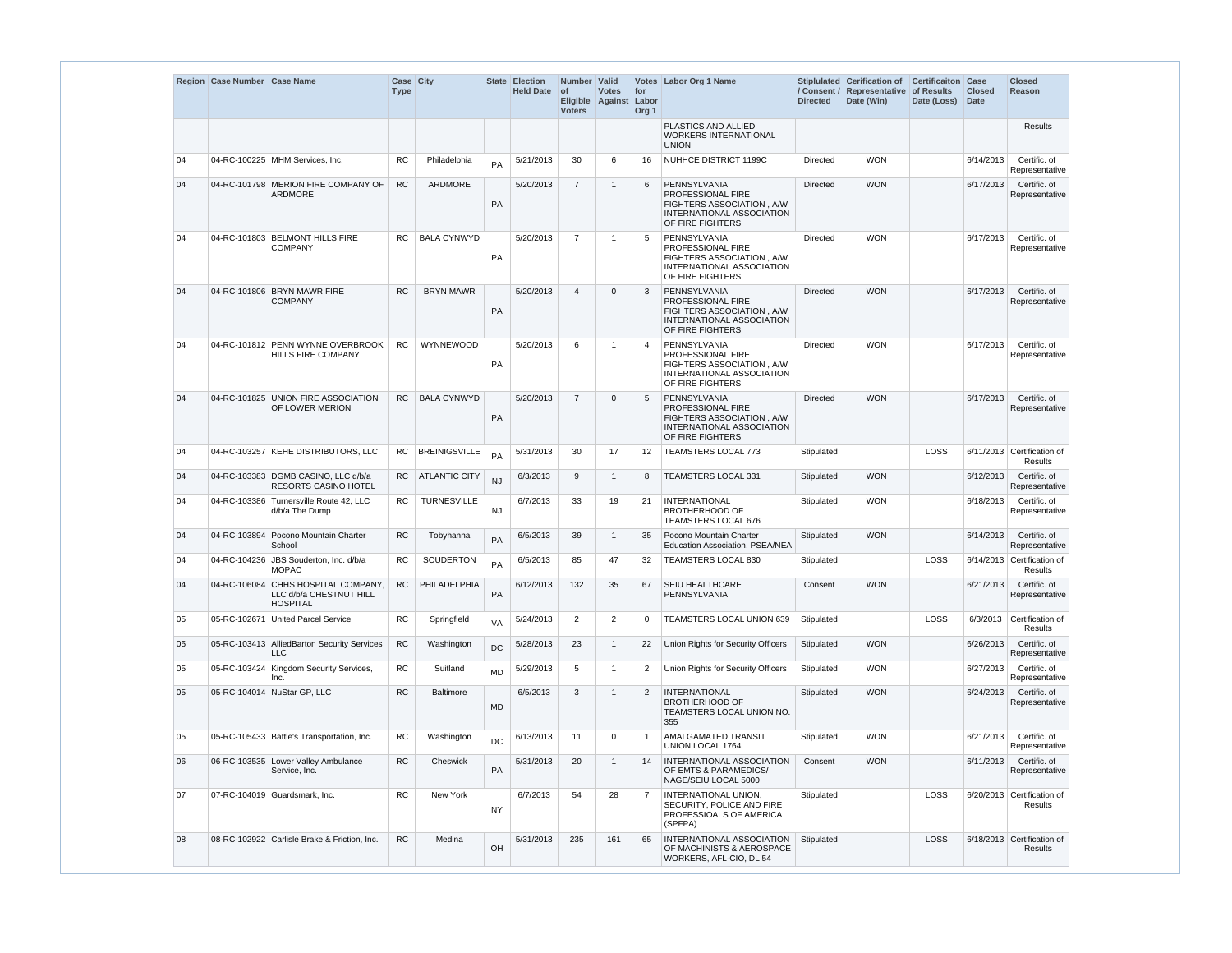|        | Region Case Number Case Name |                                                                                                                                      | Case City<br><b>Type</b> |                               |                                   | State Election<br><b>Held Date</b> | Number Valid<br><b>of</b><br><b>Voters</b> | <b>Votes</b><br>Eligible Against Labor | for<br>Org <sub>1</sub> | Votes Labor Org 1 Name                                                                                                                   | <b>Directed</b> | Stiplulated Cerification of<br>/ Consent / Representative of Results<br>Date (Win) | <b>Certificaiton</b><br>Date (Loss) | Case<br><b>Closed</b><br><b>Date</b> | <b>Closed</b><br>Reason               |
|--------|------------------------------|--------------------------------------------------------------------------------------------------------------------------------------|--------------------------|-------------------------------|-----------------------------------|------------------------------------|--------------------------------------------|----------------------------------------|-------------------------|------------------------------------------------------------------------------------------------------------------------------------------|-----------------|------------------------------------------------------------------------------------|-------------------------------------|--------------------------------------|---------------------------------------|
| 08     |                              | 08-RC-103190 Inland Waters of Ohio, Inc.                                                                                             | <b>RC</b>                | <b>CLEVELAND</b>              | OH                                | 5/30/2013                          | 33                                         | 16                                     | 13                      | <b>UNITED STEEL PAPER &amp;</b><br>FORESTRY, RUBBER,<br>MANUFACTURING, ENERGY<br>ALLIED INDUSTRIAL & SERVICE<br><b>WORKERS INT</b>       | Stipulated      |                                                                                    | LOSS                                |                                      | 6/11/2013 Certification of<br>Results |
| 09     |                              | 09-RC-103684 AAA ELECTRICAL<br>CONSTRUCTION, INC.                                                                                    | <b>RC</b>                | <b>ASHLAND</b>                | KY                                | 5/31/2013                          | 6                                          | $\overline{2}$                         | $\overline{4}$          | INTERNATIONAL<br><b>BROTHERHOOD OF</b><br>ELECTRICAL WORKERS.<br>LOCAL UNION NO. 317, AFL-CIO                                            | Stipulated      | <b>WON</b>                                                                         |                                     | 6/10/2013                            | Certific. of<br>Representative        |
| 09     |                              | 09-RC-105296 L-3 COMMUNICATONS<br><b>CORPORATION, A WHOLLY</b><br>OWNED SUBSIDIARY OF L-3<br><b>COMMUNICATIONS</b><br>HOLDINGS, INC. | <b>RC</b>                | <b>DAYTON</b>                 | OH                                | 6/18/2013                          | 3                                          | 0                                      | 3                       | INTERNATIONAL ASSOCIATION<br>OF MACHINISTS AND<br>AEROSPACE WORKERS.<br>AFL-CIO                                                          | Stipulated      | <b>WON</b>                                                                         |                                     | 6/26/2013                            | Certific. of<br>Representative        |
| 09     |                              | 09-RC-105303 AAI CORPORATION                                                                                                         | <b>RC</b>                | <b>DAYTON</b>                 | OH                                | 6/18/2013                          | 3                                          | $\mathbf{0}$                           | 3                       | <b>INTERNATIONAL ASSOCIATION</b><br>OF MACHINISTS AND<br>AEROSPACE WORKERS,<br>AFL-CIO                                                   | Stipulated      | <b>WON</b>                                                                         |                                     | 6/26/2013                            | Certific. of<br>Representative        |
| 10, 11 |                              | 10-RC-105057 WEST LAWRENCE WATER<br>COOPERATIVE                                                                                      | <b>RC</b>                | <b>MOUNT HOPE</b>             | AL                                | 6/14/2013                          | $\overline{7}$                             | $\mathbf 0$                            | 7                       | <b>INTERNATIONAL UNION OF</b><br><b>OPERATING ENGINEERS</b><br>LOCAL 320                                                                 | Stipulated      | <b>WON</b>                                                                         |                                     | 6/25/2013                            | Certific. of<br>Representative        |
| 10, 11 |                              | 10-RC-105065 HARSCO RAIL, A DIVISION<br>OF HARSCO CORPORATION                                                                        | <b>RC</b>                | CAYCE-WEST<br><b>COLUMBIA</b> | <b>SC</b>                         | 6/19/2013                          | 285                                        | 166                                    | 103                     | INTERNATIONAL ASSOCIATION<br>OF MACHINISTS AND<br>AEROSPACE WORKERS,<br>AFL-CIO                                                          | Stipulated      |                                                                                    | LOSS                                |                                      | 6/28/2013 Certification of<br>Results |
| 12     |                              | 12-RC-104620 Compass Group USA, Inc. dba<br>Crothall Healthcare Inc                                                                  | <b>RC</b>                | <b>Rye Brook</b>              | <b>NY</b>                         | 5/29/2013                          | 45                                         | 10                                     | 28                      | 1199 SEIU UNITED<br><b>HEALTHCARE WORKERS EAST</b>                                                                                       | Stipulated      | <b>WON</b>                                                                         |                                     | 6/11/2013                            | Certific. of<br>Representative        |
| 13     |                              | 13-RC-102836 PIL IV, LLC d/b/a Sheraton<br>Suites Chicago Elk Grove                                                                  | <b>RC</b>                | Elk Grove<br>Village          | IL                                | 5/23/2013                          | 30                                         | 12                                     | 16                      | Unite Here Local 450                                                                                                                     | Stipulated      | <b>WON</b>                                                                         |                                     | 6/7/2013                             | Certific. of<br>Representative        |
| 13     |                              | 13-RC-102938 First Transit, Inc.                                                                                                     | <b>RC</b>                | Glenview                      | IL                                | 5/28/2013                          | 10                                         | 0                                      | 8                       | <b>Teamsters Union Local 727</b>                                                                                                         | Directed        | <b>WON</b>                                                                         |                                     | 6/11/2013                            | Certific. of<br>Representative        |
| 13     |                              | 13-RC-103618 SDH SERVICES WEST, LLC                                                                                                  | RC                       | Chicago                       | $\ensuremath{\mathsf{IL}}\xspace$ | 5/23/2013                          | 19                                         | $\overline{2}$                         | 16                      | International Brotherhood of<br>Teamsters Local 743                                                                                      | Directed        | <b>WON</b>                                                                         |                                     | 6/7/2013                             | Certific. of<br>Representative        |
| 13     |                              | 13-RC-104085 Freeman Decorating Services,<br>Inc.                                                                                    | <b>RC</b>                | Chicago                       | IL                                | 6/3/2013                           | 5                                          | $\mathbf{0}$                           | 5                       | International Union of Operating<br>Engineers, Local 150                                                                                 | Directed        | <b>WON</b>                                                                         |                                     | 6/17/2013                            | Certific. of<br>Representative        |
| 13     |                              | 13-RC-104153   Innovative Installations, Inc.                                                                                        | <b>RC</b>                | <b>Beecher</b>                | $\mathsf{IL}$                     | 5/22/2013                          | 4                                          | 0                                      | 3                       | International Brotherhood of<br>Material Handling and Dock<br>Equipment Workers, Local 1                                                 | Stipulated      | <b>WON</b>                                                                         |                                     | 6/4/2013                             | Certific. of<br>Representative        |
| 13     |                              | 13-RC-104817 Direct Trucking Corporation                                                                                             | <b>RC</b>                | <b>MELROSE</b><br><b>PARK</b> | IL                                | 6/14/2013                          | 39                                         | 10                                     | 23                      | International Brotherhood of<br>Teamsters Local 705                                                                                      | Directed        | <b>WON</b>                                                                         |                                     | 6/28/2013                            | Certific. of<br>Representative        |
| 15, 26 |                              | 15-RC-104446 ProActive Technologies, LLC                                                                                             | <b>RC</b>                | Shreveport                    | LA                                | 6/4/2013                           | 15                                         | 5                                      | 9                       | INTERNATIONAL ASSOCIATION<br>OF MACHINISTS AND<br>AEROSPACE WORKERS,<br>AFL-CIO                                                          | Stipulated      | <b>WON</b>                                                                         |                                     | 6/14/2013                            | Certific. of<br>Representative        |
| 16     | 16-RC-086891 COCA-COLA       | <b>REFRESHMENTS USA. INC.</b>                                                                                                        | RC.                      | <b>FORT WORTH</b>             | TX                                | 9/19/2012                          | 430                                        | 215                                    | 191                     | <b>BREWERY, WAREHOUSE,</b><br><b>INDUSTRIAL AND</b><br><b>MISCELLANEOUS WORKERS</b><br>AND DRIVERS, FORT<br>WORTH, TARRANT COUNTY<br>AND | Stipulated      |                                                                                    | LOSS                                |                                      | 6/27/2013 Certification of<br>Results |
| 16     |                              | 16-RC-102776 TEXAS NEW MEXICO<br>POWER COMPANY                                                                                       | <b>RC</b>                | <b>LEWISVILLE</b>             | <b>TX</b>                         | 5/24/2013                          | $\overline{7}$                             |                                        | 6                       | INTERNATIONAL<br><b>BROTHERHOOD OF</b><br>ELECTRICAL WORKERS LOCAL<br><b>UNION 66</b>                                                    | Stipulated      | <b>WON</b>                                                                         |                                     | 6/6/2013                             | Certific. of<br>Representative        |
| 16     |                              | 16-RC-104508 LOCKHEED MARTIN<br>TRAINING SOLUTIONS INC.                                                                              | <b>RC</b>                | Dyess AFB                     | <b>TX</b>                         | 6/4/2013                           | 5                                          | $\mathbf 0$                            | 5                       | <b>DYESS ASSOCIATION OF C130J</b><br><b>FLIGHT SIMULATOR</b><br><b>INSTRUCTORS</b>                                                       | Stipulated      | <b>WON</b>                                                                         |                                     | 6/18/2013                            | Certific. of<br>Representative        |
| 18     |                              | 18-RC-103807 THE ROCK HHC, INC.                                                                                                      | <b>RC</b>                | <b>Grand Rapids</b>           | <b>MN</b>                         | 5/22/2013                          | 138                                        | 39                                     | 25                      | AFSCME MINNESOTA COUNCIL<br>65, AFL-CIO                                                                                                  | Stipulated      |                                                                                    | LOSS                                |                                      | 6/14/2013 Certification of<br>Results |
| 19, 36 |                              | 19-RC-082833 First Student, Inc.                                                                                                     | <b>RC</b>                | Seattle                       | <b>WA</b>                         | 6/11/2013                          | 393                                        | 160                                    | 175                     | <b>TEAMSTERS LOCAL UNION NO.</b><br>174                                                                                                  | Stipulated      | <b>WON</b>                                                                         |                                     | 6/20/2013                            | Certific. of<br>Representative        |
| 19, 36 |                              | 19-RC-102000 RINCHEM COMPANY, INC.                                                                                                   | <b>RC</b>                | Hillsboro                     | <b>OR</b>                         | 6/5/2013                           | 21                                         | 9                                      | 11                      | <b>GENERAL TEAMSTERS LOCAL</b><br><b>UNION NO. 162.</b><br><b>INTERNATIONAL</b><br><b>BROTHERHOOD OF</b><br><b>TEAMSTERS</b>             | <b>Directed</b> | <b>WON</b>                                                                         |                                     | 6/13/2013                            | Certific. of<br>Representative        |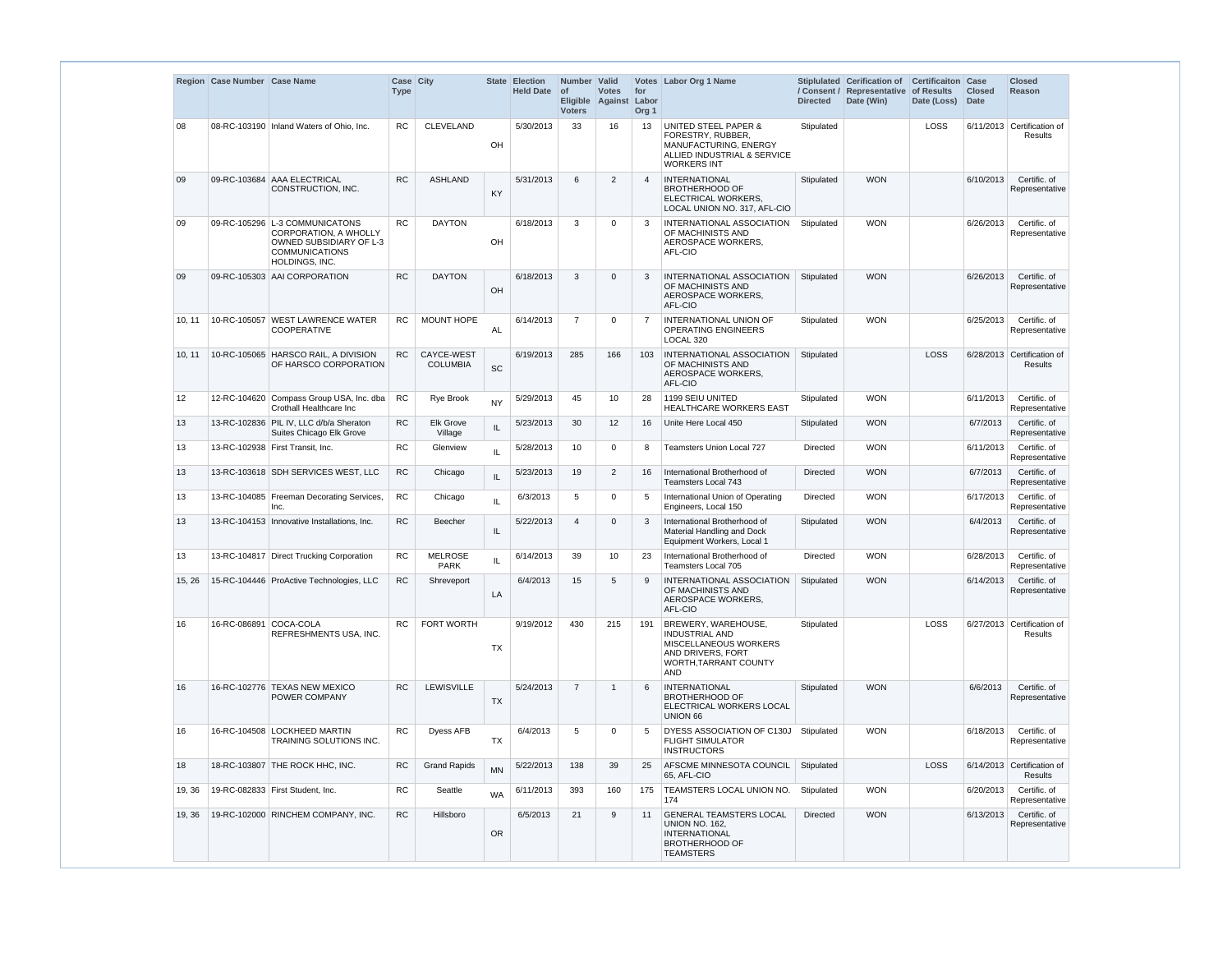|        | Region Case Number Case Name |                                                                                                                                  | Case City<br><b>Type</b> |                     |           | State Election<br><b>Held Date</b> | Number Valid<br><b>of</b><br><b>Voters</b> | <b>Votes</b><br>Eligible Against Labor | for<br>Org <sub>1</sub> | Votes Labor Org 1 Name                                                                                                                         | <b>Directed</b> | Stiplulated Cerification of<br>/ Consent / Representative of Results<br>Date (Win) | <b>Certificaiton Case</b><br>Date (Loss) | <b>Closed</b><br>Date | <b>Closed</b><br>Reason                      |
|--------|------------------------------|----------------------------------------------------------------------------------------------------------------------------------|--------------------------|---------------------|-----------|------------------------------------|--------------------------------------------|----------------------------------------|-------------------------|------------------------------------------------------------------------------------------------------------------------------------------------|-----------------|------------------------------------------------------------------------------------|------------------------------------------|-----------------------|----------------------------------------------|
| 19, 36 |                              | 19-RC-102647 PCC Structurals, Inc.                                                                                               | <b>RC</b>                | Portland            | <b>OR</b> | 6/6/2013                           | 2,323                                      | 1,258                                  | 932                     | INTERNATIONAL ASSOCIATION<br>OF MACHINISTS & AEROSPACE<br><b>WORKERS</b>                                                                       | Stipulated      |                                                                                    | LOSS                                     |                       | 6/17/2013 Certification of<br><b>Results</b> |
| 19, 36 |                              | 19-RC-103181 KBOO Foundation                                                                                                     | <b>RC</b>                | Portland            | <b>OR</b> | 5/30/2013                          | 9                                          | $\Omega$                               | 8                       | <b>COMMUNICATIONS WORKERS</b><br>OF AMERICA, LOCAL 7901                                                                                        | Stipulated      | <b>WON</b>                                                                         |                                          | 6/7/2013              | Certific. of<br>Representative               |
| 19, 36 |                              | 19-RC-104551 Del Monte Corp. d/b/a Del<br>Monte Foods                                                                            | <b>RC</b>                | <b>TOPPENISH</b>    | <b>WA</b> | 6/14/2013                          | 6                                          | 3                                      | 3                       | <b>TEAMSTERS LOCAL 760</b>                                                                                                                     | Stipulated      |                                                                                    | LOSS                                     |                       | 6/24/2013 Certification of<br>Results        |
| 19, 36 |                              | 19-RC-104840 Medix Ambulance Service, Inc.                                                                                       | <b>RC</b>                | Warrenton           | <b>OR</b> | 6/13/2013                          | 45                                         | 12                                     | 21                      | <b>HEALTH CARE WORKERS</b><br>COUNCIL OF THE UNITED<br><b>STEELWORKERS</b>                                                                     | Stipulated      | <b>WON</b>                                                                         |                                          | 6/21/2013             | Certific. of<br>Representative               |
| 19, 36 |                              | 19-RC-104903 Providence Health & Services -<br>Western Washington, d/b/a<br>Providence Regional Medical<br><b>Center Everett</b> | <b>RC</b>                | <b>EVERETT</b>      | <b>WA</b> | 6/20/2013                          | 218                                        | 86                                     | 100                     | <b>UFCW LOCAL 21</b>                                                                                                                           | Stipulated      | <b>WON</b>                                                                         |                                          | 6/28/2013             | Certific. of<br>Representative               |
| 20, 37 | 20-RC-085547                 | River City Fire Equipment, Inc.<br>dba Fire Safe                                                                                 | RC                       | West<br>Sacramento  | CA        | 8/29/2012                          | $\overline{2}$                             | $\Omega$                               | $\overline{2}$          | <b>ROAD SPRINKLER FITTERS</b><br>LOCAL UNION NO. 669, UA,<br>AFL-CIO                                                                           | Stipulated      | <b>WON</b>                                                                         |                                          | 6/10/2013             | Certific. of<br>Representative               |
| 20, 37 |                              | 20-RC-102337 Larkin Street Youth Services                                                                                        | <b>RC</b>                | San Francisco       | CA        | 5/21/2013                          | 90                                         | 17                                     | 67                      | <b>SERVICE EMPLOYEES</b><br>INTERNATIONAL UNION, LOCAL<br>1021                                                                                 | Stipulated      | <b>WON</b>                                                                         |                                          | 6/18/2013             | Certific. of<br>Representative               |
| 21     |                              | 21-RC-092165 CHAPMAN MEDICAL<br>CENTER, INC.                                                                                     | <b>RC</b>                | <b>ORANGE</b>       | CA        | 11/28/2012                         | 205                                        | 90                                     | 48                      | <b>SERVICE EMPLOYEES</b><br>INTERNATIONAL UNION.<br>UNITED HEALTHCARE<br>WORKERS-WEST                                                          | Stipulated      |                                                                                    | LOSS                                     |                       | 6/21/2013 Certification of<br>Results        |
| 21     |                              | 21-RC-102778 MAGNUS LANDSCAPING<br><b>CORPORATION dba LA</b><br><b>BAHN'S LANDSCAPING</b>                                        | <b>RC</b>                | <b>LA MESA</b>      | CA        | 5/28/2013                          | 39                                         | 18                                     | 19                      | LABORERS LOCAL 89<br>AFFILIATED WITH THE<br>SOUTHERN CALIFORNIA<br><b>DISTRICT COUNCIL OF</b><br><b>LABORERS</b>                               | Stipulated      | <b>WON</b>                                                                         |                                          | 6/6/2013              | Certific. of<br>Representative               |
| 21     | 21-RC-102901                 | <b>VEOLIA TRANSPORTATION</b><br>SERVICES, INC.                                                                                   | <b>RC</b>                | <b>ESCONDIDO</b>    | CA        | 5/28/2013                          | 18                                         | $\mathbf{0}$                           | 14                      | SHEET METAL AIR RAIL AND<br><b>TRANSPORTATION UNION</b>                                                                                        | Stipulated      | <b>WON</b>                                                                         |                                          | 6/6/2013              | Certific, of<br>Representative               |
| 21     |                              | 21-RC-103023 COMPASS GROUP USA,<br>INC., D/B/A CANTEEN<br><b>VENDING</b>                                                         | <b>RC</b>                | <b>VISTA</b>        | CA        | 5/29/2013                          | 30                                         | 8                                      | 22                      | <b>TEAMSTERS CHAUFFEURS</b><br><b>WAREHOUSEMEN AND</b><br>HELPERS LOCAL NO. 542,<br>INTERNATIONAL<br><b>BROTHERHOOD OF</b><br><b>TEAMSTERS</b> | Stipulated      | <b>WON</b>                                                                         |                                          | 6/6/2013              | Certific, of<br>Representative               |
| 21     | 21-RC-103711                 | <b>BOTTLING GROUP LLC d/b/a</b><br>PEPSI BEVERAGES<br><b>COMPANY</b>                                                             | <b>RC</b>                | CARSON              | CA        | 6/6/2013                           | 91                                         | 41                                     | 48                      | CHAUFFEURS, SALES DRIVERS<br>AND HELPERS UNION, LOCAL<br>572, INTERNATIONAL<br><b>BROTHERHOOD OF</b><br><b>TEAMSTERS</b>                       | Stipulated      | <b>WON</b>                                                                         |                                          | 6/14/2013             | Certific. of<br>Representative               |
| 22     |                              | 22-RC-090554 CORBEL INSTALLATIONS,<br>INC.                                                                                       | RC.                      | <b>LITTLE FALLS</b> | <b>NJ</b> | 5/3/2013                           | 37                                         | 8                                      | 17                      | <b>COMMUNICATIONS WORKERS</b><br>OF AMERICA, AFL-CIO                                                                                           | Stipulated      | <b>WON</b>                                                                         |                                          | 6/4/2013              | Certific, of<br>Representative               |
| 22     |                              | 22-RC-096952 Laboratory Corporation of<br>America Holdings                                                                       | <b>RC</b>                | <b>RARITAN</b>      | <b>NJ</b> | 5/21/2013                          | 262                                        | 184                                    | 54                      | DISTRICT 1199J, NUHHCE,<br>AFSCME, AFL-CIO                                                                                                     | <b>Directed</b> |                                                                                    | <b>LOSS</b>                              | 6/5/2013              | Certification of<br>Results                  |
| 22     |                              | 22-RC-101785 RAYMOURS FURNITURE<br>COMPANY, INC. D/B/A<br>RAYMOUR & FLANIGAN<br><b>FURNITURE</b>                                 | <b>RC</b>                | <b>FAIRFIELD</b>    | <b>NJ</b> | 5/22/2013                          | 42                                         | 29                                     | 6                       | LOCAL 108 RETAIL<br>WHOLESALE DEPARTMENT<br>STORES UNION, UFCW                                                                                 | Stipulated      |                                                                                    | LOSS                                     |                       | 6/18/2013 Certification of<br>Results        |
| 22     | 22-RC-103521                 | <b>WHITE ROSE, INC.</b>                                                                                                          | <b>RC</b>                | <b>CARTERET</b>     | <b>NJ</b> | 5/30/2013                          | 5                                          | $\mathbf{1}$                           | $\overline{4}$          | LOCAL No. 863,<br><b>INTERNATIONAL</b><br><b>BROTHERHOOD OF</b><br><b>TEAMSTERS</b>                                                            | Stipulated      | <b>WON</b>                                                                         |                                          | 6/20/2013             | Certific. of<br>Representative               |
| 22     |                              | 22-RC-104692 BP & SC SERVICES                                                                                                    | <b>RC</b>                | <b>LINDEN</b>       | <b>NJ</b> | 6/13/2013                          | 8                                          | $\mathbf{1}$                           | 5                       | LOCAL 312, UFCW                                                                                                                                | Stipulated      | <b>WON</b>                                                                         |                                          | 6/24/2013             | Certific, of<br>Representative               |
| 22     |                              | 22-RC-105321 JOYCE LESLIE CO                                                                                                     | <b>RC</b>                | <b>MOONACHIE</b>    | <b>NJ</b> | 6/18/2013                          | $\overline{7}$                             | 2                                      | $\overline{4}$          | LOCAL 124, R.A.I.S.E.                                                                                                                          | Stipulated      | <b>WON</b>                                                                         |                                          | 6/27/2013             | Certific. of<br>Representative               |
| 24     |                              | 24-RC-100527 Suiza Dairy- Group Gloria<br>Holdings Corporation - Juncos                                                          | <b>RC</b>                | <b>JUNCOS</b>       | <b>PR</b> | 5/29/2013                          | 14                                         | $\mathbf{0}$                           | 13                      | CENTRAL GENERAL DE<br><b>TRABAJADORES</b>                                                                                                      | Directed        | <b>WON</b>                                                                         |                                          | 6/11/2013             | Certific. of<br>Representative               |
| 24     |                              | 24-RC-103433 Deya Elevator Service                                                                                               | RC                       | <b>SAN JUAN</b>     | <b>PR</b> | 5/31/2013                          | 107                                        | 79                                     | 25                      | UNION INSULAR DE<br><b>TRABAJADORES</b><br><b>INDUSTRIALES Y</b><br><b>CONSTRUCCIONES</b><br>ELECTRICAS, INC                                   | Stipulated      |                                                                                    | <b>LOSS</b>                              |                       | 6/11/2013 Certification of<br>Results        |
| 24     |                              | 24-RC-104503 CBS Outdoor Puerto Rico, Inc.                                                                                       | <b>RC</b>                | <b>TOA BAJA</b>     | <b>PR</b> | 6/14/2013                          | 13                                         | 0                                      | 13                      | SHEET METAL WORKERS                                                                                                                            | Stipulated      | <b>WON</b>                                                                         |                                          | 6/25/2013             | Certific. of                                 |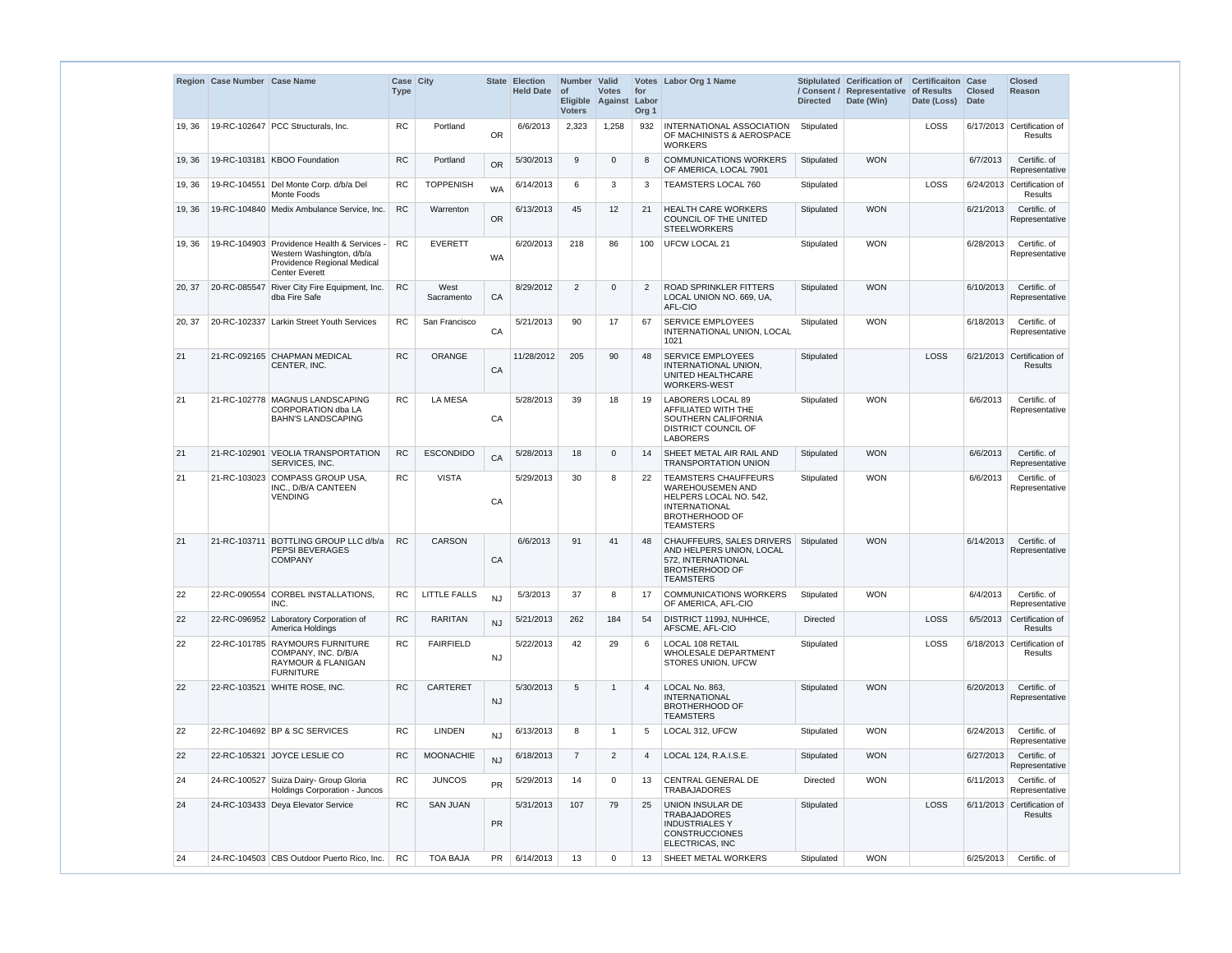|        | Region Case Number Case Name |                                                                                                     | Case City<br>Type |                           |           | State Election<br><b>Held Date</b> | Number Valid<br>$ $ of<br><b>Voters</b> | <b>Votes</b><br>Eligible Against Labor | for<br>Org <sub>1</sub> | Votes Labor Org 1 Name                                                                                                                                | <b>Directed</b> | Stiplulated Cerification of<br>/ Consent / Representative<br>Date (Win) | <b>Certificaiton Case</b><br>of Results<br>Date (Loss) Date | <b>Closed</b> | <b>Closed</b><br>Reason                      |
|--------|------------------------------|-----------------------------------------------------------------------------------------------------|-------------------|---------------------------|-----------|------------------------------------|-----------------------------------------|----------------------------------------|-------------------------|-------------------------------------------------------------------------------------------------------------------------------------------------------|-----------------|-------------------------------------------------------------------------|-------------------------------------------------------------|---------------|----------------------------------------------|
|        |                              |                                                                                                     |                   |                           |           |                                    |                                         |                                        |                         | UNION, LOCAL 41                                                                                                                                       |                 |                                                                         |                                                             |               | Representative                               |
| 25, 33 |                              | 25-RC-093670 EXECUTIVE MANAGEMENT<br>SERVICES, INC.                                                 | RC                | Kokomo                    | IN        | 1/8/2013                           | 27                                      | 5                                      | 20                      | <b>INTERNATIONAL UNION.</b><br>UNITED AUTOMOBILE,<br><b>AEROSPACE AND</b><br>AGRICULTURAL IMPLEMENT<br><b>WORKERS OF AMERICA (UAW</b>                 | Stipulated      | <b>WON</b>                                                              |                                                             | 6/20/2013     | Certific, of<br>Representative               |
| 25, 33 |                              | 25-RC-103053 AMERICAN BOTTLING<br><b>COMPANY</b>                                                    | <b>RC</b>         | <b>INDIANAPOLIS</b>       | IN        | 5/29/2013                          | 6                                       | 4                                      | $\overline{2}$          | LOCAL UNION NO. 135,<br>CHAUFFEURS, TEAMSTERS,<br><b>WAREHOUSEMEN AND</b><br>HELPERS INDIANAPOLIS,<br><b>INDIANA AND AIRLI</b>                        | Stipulated      |                                                                         | LOSS                                                        |               | 6/6/2013 Certification of<br><b>Results</b>  |
| 25, 33 | 25-RC-103480 BIOMET, INC.    |                                                                                                     | <b>RC</b>         | <b>WARSAW</b>             | IN        | 6/5/2013                           | 896                                     | 541                                    | 301                     | UNITED STEEL, PAPER &<br>FORESTRY, RUBBER,<br>MANUFACTURING, ENERGY,<br>ALLIED INDUSTRIAL AND<br><b>SERVICE WORKERS</b>                               | Stipulated      |                                                                         | LOSS                                                        |               | 6/13/2013 Certification of<br>Results        |
| 25, 33 |                              | 25-RC-105885 ANDROID-FT. WAYNE, L.L.C.                                                              | <b>RC</b>         | <b>ROANOKE</b>            | IN        | 6/20/2013                          | 49                                      | 5                                      | -41                     | INTERNATIONAL UNION,<br>UNITED AUTOMOBILE<br>AEROSPACE AND<br>AGRICULTURAL IMPLEMENT<br>WORKERS OF AMERICA (UAW)                                      | Stipulated      | <b>WON</b>                                                              |                                                             | 6/28/2013     | Certific. of<br>Representative               |
| 27     |                              | 27-RC-103156 VEOLIA TRANSPORTATION<br>SERVICES, INC. d/b/a<br><b>VEOLIA TRANSPORTATION,</b><br>INC. | <b>RC</b>         | <b>ENGLEWOOD</b>          | CO        | 5/24/2013                          | 28                                      | 8                                      | 14                      | AMALGAMATED TRANSIT<br>UNION, LOCAL 1772, AFL-CIO                                                                                                     | Stipulated      | <b>WON</b>                                                              |                                                             | 6/4/2013      | Certific. of<br>Representative               |
| 28     |                              | 28-RC-098900 EXPRESS MESSENGER<br>SYSTEMS, INC. d/b/a<br>ONTRAC, INC.                               | <b>RC</b>         | <b>LAS VEGAS</b>          | <b>NV</b> | 3/28/2013                          | 9                                       | 4                                      | $\overline{4}$          | TEAMSTERS, CHAUFFEURS,<br><b>WAREHOUSEMEN AND</b><br><b>HELPERS LOCAL 631</b><br><b>AFFILIATED WITH</b><br><b>INTERNATIONAL</b><br><b>BROTHERHOOD</b> | Stipulated      |                                                                         | LOSS                                                        |               | 6/14/2013 Certification of<br>Results        |
| 28     |                              | 28-RC-104137 DARLING INTERNATIONAL,<br>INC.                                                         | RC                | NORTH LAS<br><b>VEGAS</b> | <b>NV</b> | 6/11/2013                          | 8                                       | $\overline{2}$                         | $\overline{5}$          | <b>INTERNATIONAL</b><br><b>BROTHERHOOD OF</b><br>TEAMSTERS LOCAL NO. 631,<br>affiliated with INTERNATIONAL<br><b>BROTHERHOOD OF T</b>                 | Stipulated      | <b>WON</b>                                                              |                                                             | 6/20/2013     | Certific. of<br>Representative               |
| 28     |                              | 28-RC-104316 Paris Las Vegas Operating<br>Company, LLC d/b/a Paris Las<br>Vegas                     | RC                | Las Vegas                 | <b>NV</b> | 5/31/2013                          | 230                                     | 26                                     | 203                     | <b>TRANSPORT WORKERS UNION</b><br>OF AMERICA, AFL-CIO, LOCAL<br>721                                                                                   | Stipulated      | <b>WON</b>                                                              |                                                             | 6/11/2013     | Certific. of<br>Representative               |
| 28     |                              | 28-RC-104332   Bally's Las Vegas                                                                    | <b>RC</b>         | Las Vegas                 | <b>NV</b> | 6/1/2013                           | 323                                     | 13                                     | 183                     | <b>TRANSPORT WORKERS UNION</b><br>OF AMERICA, AFL-CIO, LOCAL<br>721                                                                                   | Stipulated      | <b>WON</b>                                                              |                                                             | 6/11/2013     | Certific. of<br>Representative               |
| 29     |                              | 29-RC-079457   M & M Meat & Produce, Inc.<br>d/b/a C Town Supermarket                               | <b>RC</b>         | Brooklyn                  | NY.       | 6/7/2013                           | 14                                      | $\overline{7}$                         | $\Omega$                | LOCAL 223, AMALGAMATED<br><b>INDUSTRIAL &amp; TOY &amp; NOVELTY</b><br><b>WORKERS OF AMERICA</b>                                                      | Stipulated      |                                                                         | LOSS                                                        |               | 6/18/2013 Certification of<br>Results        |
| 29     |                              | 29-RC-097394 Technology Solutions, Inc.                                                             | <b>RC</b>         | Brooklyn                  | <b>NY</b> | 5/24/2013                          | 41                                      | 31                                     | -9                      | TECHNOLOGY SOLUTIONS INC.                                                                                                                             | Stipulated      |                                                                         | LOSS                                                        |               | 6/12/2013 Certification of<br><b>Results</b> |
| 29     |                              | 29-RC-102231 Catholic Charities<br>Neighborhood Services                                            | <b>RC</b>         | Brooklyn                  | <b>NY</b> | 5/20/2013                          | 5                                       | $\mathbf 0$                            | 4                       | LOCAL 888 UNITED FOOD &<br><b>COMMERCIAL WORKERS</b>                                                                                                  | Stipulated      | <b>WON</b>                                                              |                                                             | 6/4/2013      | Certific. of<br>Representative               |
| 29     | 29-RC-102291                 | Utica Food Market, Corp.                                                                            | <b>RC</b>         | Brooklyn                  | <b>NY</b> | 5/17/2013                          | 25                                      | 14                                     | -9                      | LOCAL 338, RETAIL<br><b>WHOLESALE &amp; DEPARTMENT</b><br>STORE UNION, UFCW                                                                           | Stipulated      |                                                                         | LOSS                                                        | 6/5/2013      | Certification of<br><b>Results</b>           |
| 29     |                              | 29-RC-102811 Yellow Market Corp.                                                                    | <b>RC</b>         | Brooklyn                  | <b>NY</b> | 5/16/2013                          | 20                                      | 14                                     | 6                       | LOCAL 338, RWDSU/UFCW                                                                                                                                 | Stipulated      |                                                                         | LOSS                                                        | 6/5/2013      | Certification of<br><b>Results</b>           |
| 29     |                              | 29-RC-104015 CJ Fish Market Inc.                                                                    | <b>RC</b>         | Brooklyn                  | <b>NY</b> | 6/3/2013                           | $\overline{4}$                          | $\mathbf 0$                            | $\overline{4}$          | UNITED FOOD & COMMERCIAL<br><b>WORKERS LOCAL 342</b>                                                                                                  | Stipulated      | <b>WON</b>                                                              |                                                             | 6/17/2013     | Certific. of<br>Representative               |
| 29     |                              | 29-RC-104062 Guitar Center Stores, Inc.                                                             | <b>RC</b>         | Brooklyn                  | <b>NY</b> | 6/7/2013                           | 35                                      | 21                                     | -9                      | RETAIL WHOLESALE AND<br>DEPARTMENT STORE UNION<br>(RWDSU)                                                                                             | Stipulated      |                                                                         | LOSS                                                        |               | 6/18/2013 Certification of<br>Results        |
| 29     |                              | 29-RC-104596 Superior Site Work Inc.                                                                | <b>RC</b>         | Bayshore                  | <b>NY</b> | 6/7/2013                           | 9                                       | $\mathbf 0$                            | 6                       | <b>HIGHWAY ROAD AND STREET</b><br><b>CONSTRUCTION LABORERS,</b><br><b>LOCAL 1010</b>                                                                  | Stipulated      | <b>WON</b>                                                              |                                                             | 6/18/2013     | Certific. of<br>Representative               |
| 29     |                              | 29-RC-104798 Loomis Armored US, LLC                                                                 | <b>RC</b>         | Hicksville                | NY        | 6/18/2013                          | 16                                      | 5                                      | -9                      | INTERNATIONAL UNION,<br>SECURITY, POLICE AND FIRE<br>PROFESSIONALS OF AMERICA<br>(SPFPA)                                                              | Stipulated      | <b>WON</b>                                                              |                                                             | 6/28/2013     | Certific. of<br>Representative               |
| 31     |                              | 31-RC-103359 Dairy Farmers of America                                                               | ${\sf RC}$        | Ventura                   | CA        | 6/12/2013                          | 80                                      | 58                                     | 15                      | <b>TEAMSTERS LOCAL UNION NO.</b>                                                                                                                      | Directed        |                                                                         | LOSS                                                        |               | 6/21/2013 Certification of                   |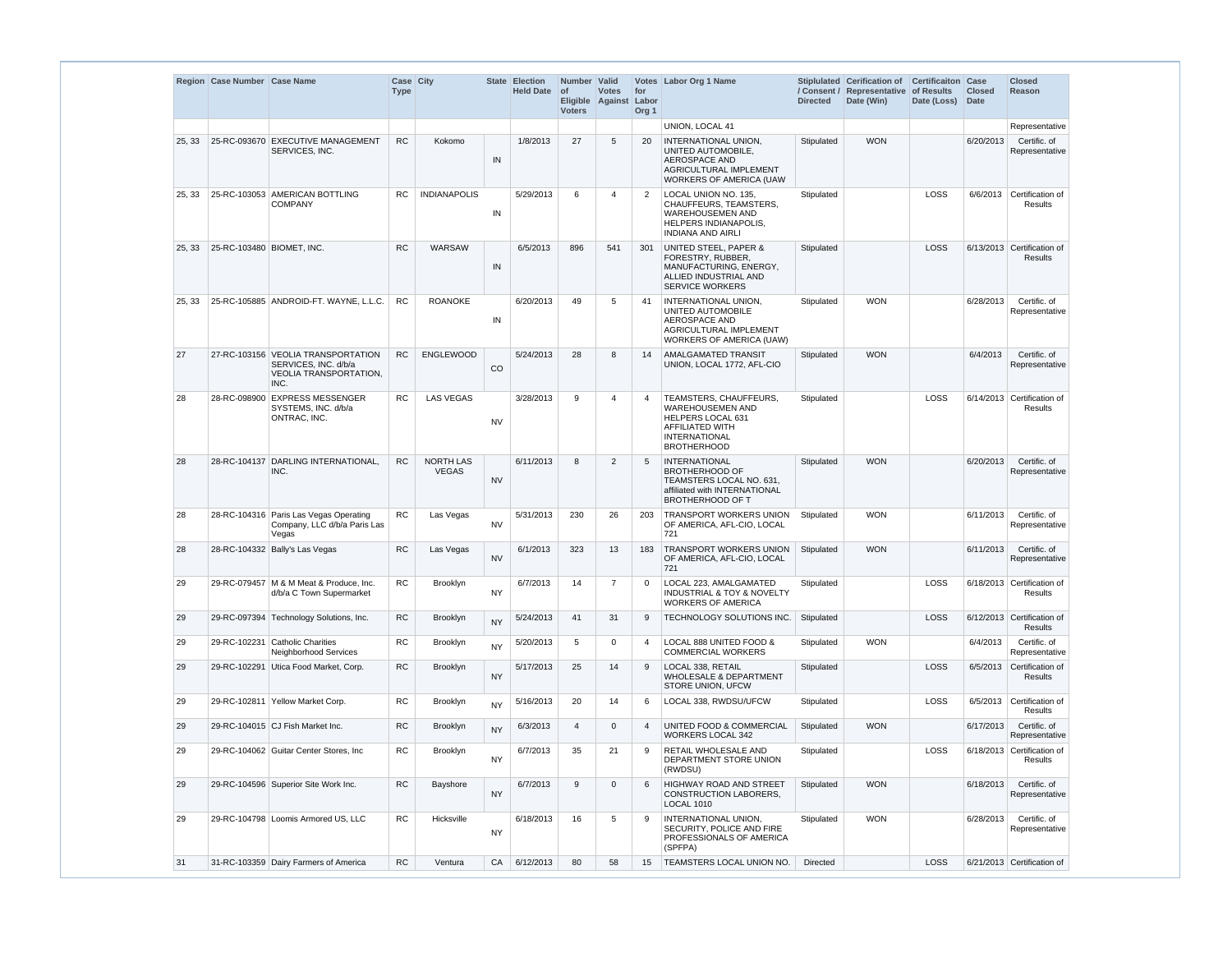|        | Region Case Number Case Name |                                                                                        | Case City<br><b>Type</b> |                           |           | State Election<br><b>Held Date</b> | Number Valid<br>$ $ of<br><b>Voters</b> | <b>Votes</b><br>Eligible Against Labor | for<br>Org <sub>1</sub> | Votes   Labor Org 1 Name                                                                                                    | <b>Directed</b> | Stiplulated Cerification of<br>/ Consent / Representative of Results<br>Date (Win) | <b>Certificaiton Case</b><br>Date (Loss) | <b>Closed</b><br>Date | <b>Closed</b><br>Reason                      |
|--------|------------------------------|----------------------------------------------------------------------------------------|--------------------------|---------------------------|-----------|------------------------------------|-----------------------------------------|----------------------------------------|-------------------------|-----------------------------------------------------------------------------------------------------------------------------|-----------------|------------------------------------------------------------------------------------|------------------------------------------|-----------------------|----------------------------------------------|
|        |                              |                                                                                        |                          |                           |           |                                    |                                         |                                        |                         | 186                                                                                                                         |                 |                                                                                    |                                          |                       | <b>Results</b>                               |
| 32     |                              | 32-RC-102682 Mission Hope Day Program,<br>LLC.                                         | <b>RC</b>                | Dublin                    | CA        | 5/24/2013                          | 153                                     | 66                                     | 81                      | <b>SERVICE EMPLOYEES</b><br><b>INTERNATIONAL UNION LOCAL</b><br>1021                                                        | Stipulated      | <b>WON</b>                                                                         |                                          | 6/3/2013              | Certific. of<br>Representative               |
| 32     |                              | 32-RC-102697 Waste Management of<br>Nevada, Inc. d/b/a Capital<br>Sanitation Co., Inc. | ${\sf RC}$               | Carson City               | <b>NV</b> | 5/24/2013                          | 35                                      | 12                                     | 20                      | TEAMSTERS, CHAUFFEURS,<br><b>WAREHOUSEMEN &amp; HELPERS</b><br>AND PROFESSIONAL,<br>CLERICAL, PUBLIC AND<br>MISCELLANEOUS E | Stipulated      | <b>WON</b>                                                                         |                                          | 6/3/2013              | Certific. of<br>Representative               |
| 01.34  |                              | 01-RD-104412 Durham School Services<br>(National Express)                              | <b>RD</b>                | Easthampton               | MA        | 6/11/2013                          | 25                                      | 12                                     | 11                      | UNITED FOOD & COMMERCIAL<br>WORKERS UNION, LOCAL 1459                                                                       | Stipulated      |                                                                                    | LOSS                                     |                       | 6/24/2013 Certification of<br><b>Results</b> |
| 06     |                              | 06-RD-079436 ALLEGHENY ENERGY<br><b>SUPPLY LLC</b>                                     | <b>RD</b>                | <b>HAYWOOD</b>            | <b>WV</b> | 6/6/2013                           | 149                                     | 51                                     | 92                      | UTILITY WORKERS UNION OF<br>AMERICA, LOCAL 304, AFL-CIO                                                                     | Stipulated      | <b>WON</b>                                                                         |                                          | 6/17/2013             | Certific. of<br>Representative               |
| 10, 11 |                              | 10-RD-104302 Irving Materials, Inc.                                                    | <b>RD</b>                | <b>Bowling Green</b>      | <b>KY</b> | 5/31/2013                          | 12                                      | 9                                      | 3                       | <b>GENERAL DRIVERS,</b><br><b>WAREHOUSEMEN &amp; HELPERS</b><br>LOCAL 89                                                    | Stipulated      |                                                                                    | LOSS                                     |                       | 6/11/2013 Certification of<br><b>Results</b> |
| 10.11  |                              | 10-RD-105289 THE HERTZ CORPORATION                                                     | <b>RD</b>                | <b>BIRMINGHAM</b>         | <b>AL</b> | 6/14/2013                          | 10 <sup>1</sup>                         | -8                                     | $\mathbf{1}$            | <b>INTERNATIONAL</b><br><b>BROTHERHOOD OF</b><br>TEAMSTERS, LOCAL 612                                                       | Stipulated      |                                                                                    | LOSS                                     |                       | 6/25/2013 Certification of<br><b>Results</b> |
| 12     |                              | 12-RD-104182 Bay Linen, Inc.                                                           | <b>RD</b>                | Clearwater                | FL        | 6/13/2013                          | 27                                      | 15                                     | 11                      | TEAMSTERS LOCAL 79                                                                                                          | Stipulated      |                                                                                    | LOSS                                     |                       | 6/25/2013 Certification of<br>Results        |
| 12     |                              | 12-RD-104803 Avis Rent A Car Systems, LLC                                              | <b>RD</b>                | <b>West Palm</b><br>Beach | <b>FL</b> | 5/30/2013                          | 18                                      | 5                                      | 12 <sup>2</sup>         | International Brotherhood of<br>Teamsters, Local Union No. 769                                                              | Stipulated      | <b>WON</b>                                                                         |                                          | 6/11/2013             | Certific, of<br>Representative               |
| 14, 17 |                              | 14-RD-104520 Ryder Integrated Logistics, Inc.                                          | <b>RD</b>                | Atchison                  | <b>KS</b> | 6/8/2013                           | 18                                      | 10                                     | 6                       | TEAMSTERS LOCAL 696                                                                                                         | Stipulated      |                                                                                    | LOSS                                     |                       | 6/18/2013 Certification of<br>Results        |
| 16     | 16-RD-001583 ARKEMA          |                                                                                        | <b>RD</b>                | Houston                   | <b>TX</b> | 8/12/2008                          | 35                                      | 18                                     | 17                      | UNITED STEELWORKERS<br>LOCAL 13-227                                                                                         | Stipulated      |                                                                                    | LOSS                                     |                       | 6/3/2013 Certification of<br><b>Results</b>  |
| 19.36  |                              | 19-RD-104815 Oregon Child Development<br>Coalition                                     | <b>RD</b>                | Wilsonville               | <b>OR</b> | 6/13/2013                          | 90                                      | 35                                     | 28                      | <b>LABORERS' INTERNATIONAL</b><br>UNION OF NORTH AMERICA,<br>LOCAL 320                                                      | Stipulated      |                                                                                    | LOSS                                     |                       | 6/21/2013 Certification of<br>Results        |
| 22     |                              | 22-RD-102895 KIRKER ENTERPRISES, INC.                                                  | <b>RD</b>                | <b>PATERSON</b>           | <b>NJ</b> | 5/22/2013                          | 45                                      | 36                                     | 8                       | INTERNATIONAL OF PAINTERS<br>AND ALLIED TRADES LOCAL<br>1310                                                                | Stipulated      |                                                                                    | <b>LOSS</b>                              |                       | 6/5/2013 Certification of<br><b>Results</b>  |
| 32     |                              | 32-RD-105067 Penske Truck Leasing Co. L.P.                                             | <b>RD</b>                | Ceres                     | CA        | 6/11/2013                          | 14                                      | 14                                     | $\Omega$                | INTERNATIONAL ASSOCIATION<br>OF MACHINISTS & AEROSPACE<br>WORKERS, DISTRICT LODGE<br>190, LOCAL LODGE 1528,                 | Stipulated      |                                                                                    | LOSS                                     |                       | 6/20/2013 Certification of<br>Results        |

#### **NLRB Elections with 2 Labor Organization** Time run: 7/15/2013 12:56:27 PM

|        | Region Case Number Case Name |                                                                                                      | Case City<br><b>Type</b> |              |           | State Election<br><b>Held</b><br><b>Date</b> | Number Valid<br>οf<br><b>Eligible</b><br><b>Voters</b> | <b>Votes</b><br>Against | for<br>Labor<br>Org <sub>1</sub> | Votes Labor Org 1 Name                                                                                                         | for<br>Labor<br>Org <sub>2</sub> | Votes Labor Org 2 Name                                                                                              | <b>Directed</b> | Stiplulated Cerification of<br>/ Consent / Representative of Results<br>Date (Win) | Date (Loss) | <b>Certificaiton Union To Certify</b>                                                                                                 | Case<br><b>Closed</b><br><b>Date</b> | <b>Closed</b><br>Reason        |
|--------|------------------------------|------------------------------------------------------------------------------------------------------|--------------------------|--------------|-----------|----------------------------------------------|--------------------------------------------------------|-------------------------|----------------------------------|--------------------------------------------------------------------------------------------------------------------------------|----------------------------------|---------------------------------------------------------------------------------------------------------------------|-----------------|------------------------------------------------------------------------------------|-------------|---------------------------------------------------------------------------------------------------------------------------------------|--------------------------------------|--------------------------------|
| 06     |                              | 06-RC-103065 Allentown Mack<br>Sales and<br>Service, Inc.,<br>d/b/a Transedge<br><b>Truck Center</b> | <b>RC</b>                | Pittsburgh   | PA        | 5/23/2013                                    | 29                                                     |                         | 17                               | <b>GENERAL TEAMSTER.</b><br>CHAUFFEURS AND HELPERS<br>LOCAL UNION NO. 249 A/W<br><b>INTERNATIONAL</b><br>BROTHERHOOD OF TEAMST | 10 <sup>1</sup>                  | The Pittsburgh Truck<br>Center Employee's<br>Association                                                            | Stipulated      | <b>WON</b>                                                                         |             | <b>GENERAL TEAMSTER,</b><br>CHAUFFEURS AND HELPERS<br>LOCAL UNION NO. 249 A/W<br><b>INTERNATIONAL</b><br><b>BROTHERHOOD OF TEAMST</b> | 6/3/2013                             | Certific. of<br>Representative |
| 10, 11 | 10-RC-103297 TRANSIT         | <b>MANAGEMENT</b><br>OF<br>CHARLOTTE.<br>INC.                                                        |                          | RC CHARLOTTE | <b>NC</b> | 5/31/2013                                    | 601                                                    | 6                       | 97                               | TEAMSTERS LOCAL 71,<br><b>AFFILIATED WITH</b><br><b>INTERNATIONAL</b><br><b>BROTHERHOOD OF</b><br><b>TEAMSTERS</b>             | 267                              | INTERNATIONAL<br><b>ASSOCIATION OF</b><br>SHEET, METAL, AIR,<br>RAIL AND<br><b>TRANSPORTATION</b><br><b>WORKERS</b> | Stipulated      | <b>WON</b>                                                                         |             | INTERNATIONAL ASSOCIATION 6/11/2013<br>OF SHEET, METAL, AIR, RAIL<br>AND TRANSPORTATION<br><b>WORKERS</b>                             |                                      | Certific, of<br>Representative |
| 12     | 12-RC-102205 Avis Budget     | Group d/b/a AB<br>Car Rental<br>Services, Inc.                                                       | <b>RC</b>                | Dania        | <b>FL</b> | 5/17/2013                                    | 140                                                    |                         | 82                               | <b>INTERNATIONAL</b><br><b>BROTHERHOOD OF</b><br><b>TEAMSTERS LOCAL UNION</b><br>NO. 769                                       |                                  | <b>INTERNATIONAL</b><br>ASSOCIATION OF<br><b>MACHINISTS AND</b><br>AEROSPACE WORKERS.<br><b>DISTRICT LODGE 142</b>  | Stipulated      | <b>WON</b>                                                                         |             | <b>INTERNATIONAL</b><br><b>BROTHERHOOD OF</b><br><b>TEAMSTERS LOCAL UNION</b><br>NO. 769                                              | 6/4/2013                             | Certific. of<br>Representative |
| 13     |                              | 13-RC-102314 U.S. Hose Corp.                                                                         | RC                       | Romeoville   |           | 5/17/2013                                    | 62                                                     |                         | 55                               | <b>INTERNATIONAL</b><br><b>BROTHERHOOD OF</b><br>TEAMSTERS, LOCAL 179                                                          |                                  | International Association of<br>Machinists and Aerospace<br>Workers, AFL-CIO District<br>8                          | Stipulated      | <b>WON</b>                                                                         |             | <b>INTERNATIONAL</b><br><b>BROTHERHOOD OF</b><br>TEAMSTERS, LOCAL 179                                                                 | 6/3/2013                             | Certific. of<br>Representative |
| 31     |                              | 31-RC-102066 G4S Government                                                                          | <b>RC</b>                | PALMDALE     | CA        | 5/9/2013                                     | 18                                                     |                         | $\Omega$                         | INTERNATIONAL UNION.                                                                                                           | 6.                               | INDEPENDENT                                                                                                         | Stipulated      | <b>WON</b>                                                                         |             | <b>INDEPENDENT EMPLOYEES</b>                                                                                                          | 6/7/2013                             | Certific. of                   |